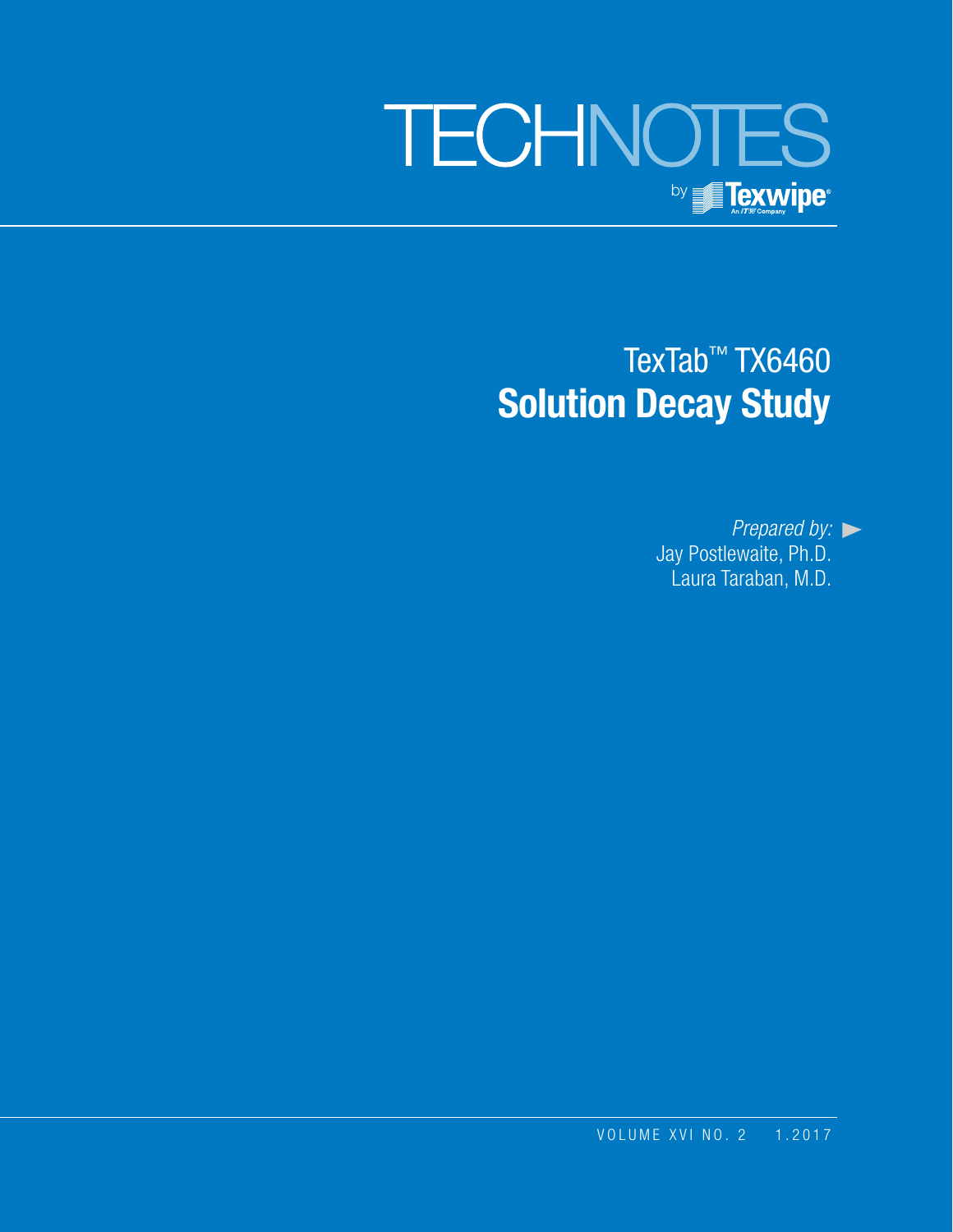### TexTab™ TX6460 **Solution Decay Study**

#### **Introduction**

The scope of this study was to determine the effect of storage, if any, on available hypochlorous acid in a TexTab TX6460 use solution. To accomplish this goal a sodium dichloroisocyanurate (NaDCC) solution decay study was performed. Several solutions containing varying concentrations of hypochlorous acid were prepared. The solutions were stored in the dark at room temperature and tested at 0, 3, 4, 5, 6, 7, days and once a week thereafter for five weeks. The solutions were prepared using 775 mg NaDCC tablets. The concentrations of the solution that were analyzed are:

- 10,000 ppm (20 tablets in 1L of water)
- 5,000 ppm (10 tablets in 1L of water)
- 2,000 ppm (4 tablets in 1L of water)
- 1,500 ppm (3 tablets in 1L of water)
- 1,000 ppm (2 tablets in 1L of water)
- 500 ppm (1 tablet in 1L of water)

The samples were analyzed by titration at each time point and the result recorded on the relevant result sheet.

 $\blacktriangleright$ 

#### **Purpose**

To determine the effect of storage, if any, on available hypochlorous acid in solution.

#### **Reagents**

- 775 mg NaDCC Tablets
- 0.1N Sodium Thiosulphate
- Glacial Acetic Acid
- 20% (<sup>w</sup>/v) Potassium lodide
- Starch Indicator
- De-Ionized (DI) Water

#### Equipment

- 5,000 mL Plastic Containers
- 1,000 mL Volumetric Flask
- 250 mL Beakers
- 250 mL Conical Flasks
- 10 mL Pipettes
- 25 mL Burette
- 100 mL Graduated Cylinders
- Analytical Balance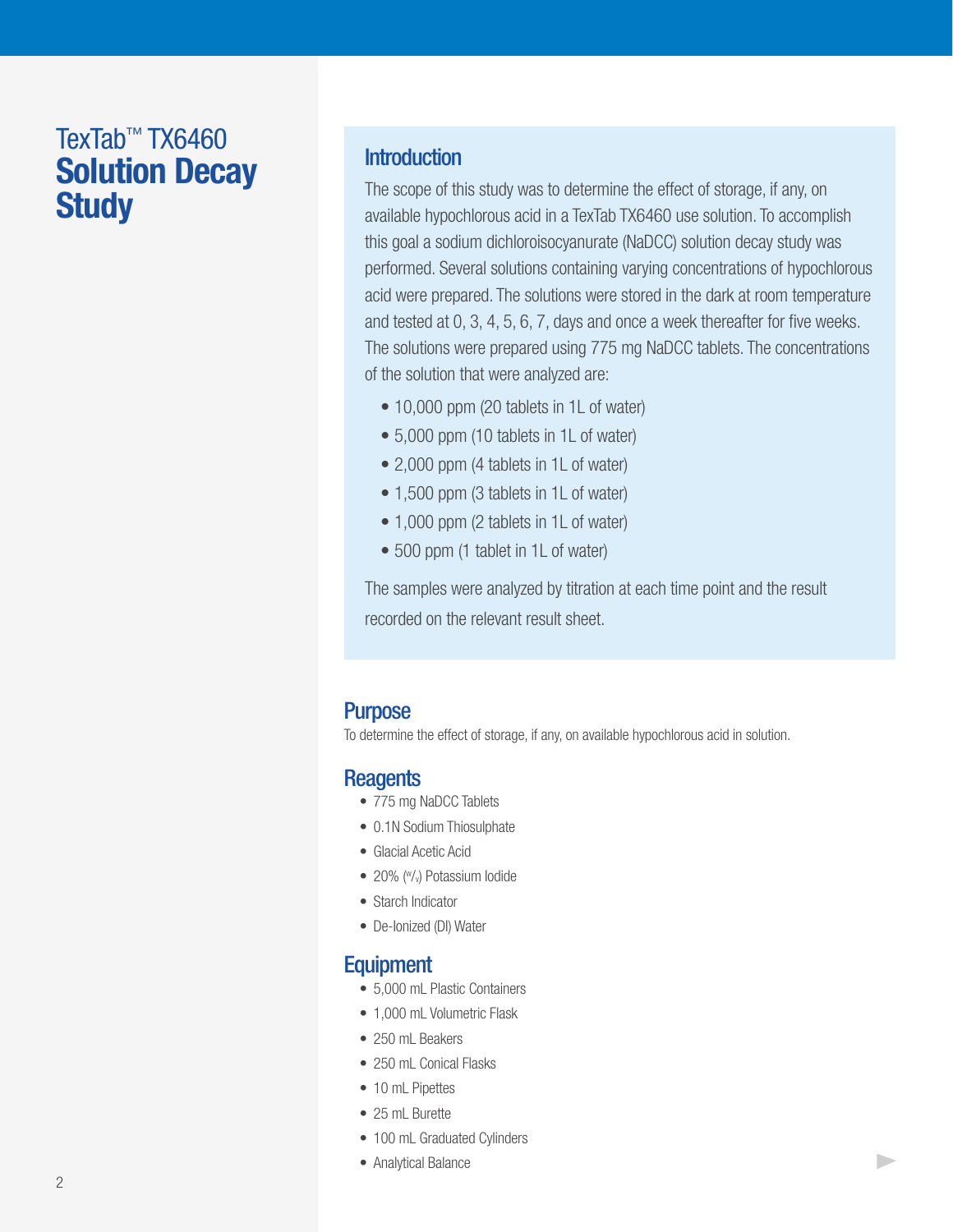### **Experimental**

- 1. Added 1,000 mL of DI water, measured using a 1,000 mL volumetric flask, to a clean 5,000 mL plastic container.
- 2. Labeled the plastic container as "10,000 ppm".
- 3. Weighed out twenty of the 775 mg tablets and recorded the total weight on the assay sheet.
- 4. Placed the tablets into the 5,000 mL plastic container prepared in step 1 above.
- 5. Allowed the tablets to dissolve fully and ensured the solution was well mixed.
- 6. Once dissolved and well mixed, took a 10 mL sample (in duplicate) and pipetted into a 250 mL conical flask and added 40 mL of DI water.
- 7. Added 5 mls of glacial acetic acid and 10 mls of 20% ("/v) potassium iodide to each flask and agitated to mix.
- 8. Titrated the liberated iodine in each flask to a colorless end point with 0.1N sodium thiosulphate VS using a few drops of starch indicator.
- 9. Calculated the mg NaDCC and available hypochlorous acid (ppm) in the sample using the calculation below (Step 13) and recorded on the result sheet.
- 10. Repeated Steps 1 to 9 for each of the concentration listed in the introduction and using the stated number of tablets required for each concentration and labeled each container as the corresponding concentration of available hypochlorous acid.
- 11. Once all samples had been tested, sealed the containers and stored in the dark at room temperature.
- 12. Analyzed each sample (as per Steps 6 to 9) at the time intervals indicated in the Introduction for the duration of the study.
- 13. Calculations:

**mg NaDCC / Sample =** Titre x F X 5.4975 x Theoretical Tablet x Adjustment Factor Sample NaDCC Content

Where:

 $F =$  Concentration Factor taken from certificate of analysis of sodium thiosulphate solution Theoretical Tablet  $= 775$  mg

Adjustment Factor, Sample NaDCC Content values are taken from the Table 1.

#### **Table 1.** Factors Used to Determine NaDCC Amount for Each Solution

| <b>Sample Concentration</b> | <b>Sample NaDCC Content</b> | <b>Adjustment Factor</b> |
|-----------------------------|-----------------------------|--------------------------|
| 10,000 ppm                  | 155.00                      | 20                       |
| 5,000 ppm                   | 77.50                       | 10                       |
| 2,000 ppm                   | 31.00                       |                          |
| 1,500 ppm                   | 23.25                       | 3                        |
| $1,000$ ppm                 | 15.50                       | 2                        |
| 500 ppm                     | 7.75                        |                          |

**Available Hypochlorous acid (ppm) / Sample** = mg NaDCC / Sample x 0.645

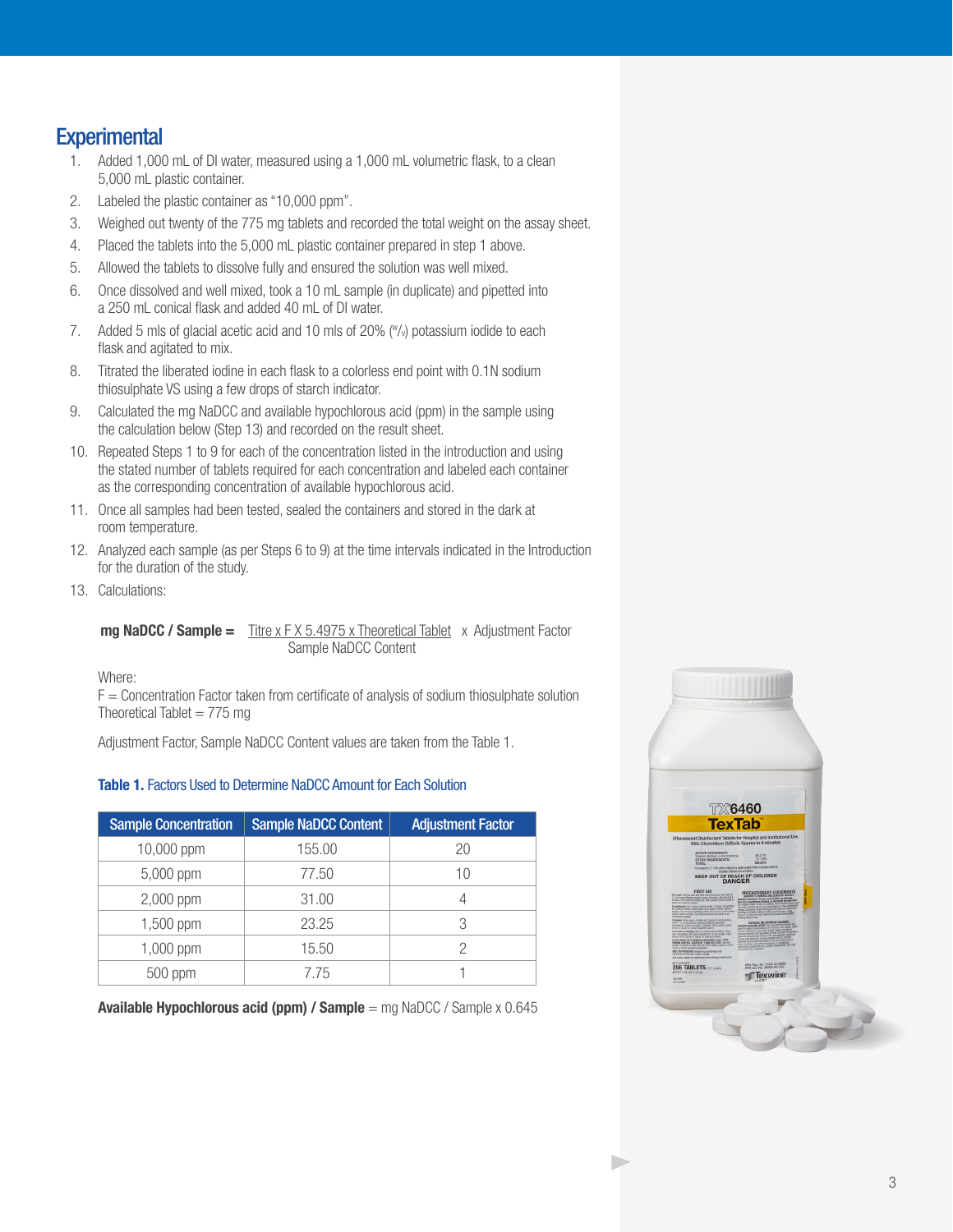### Results **Table 2.** Results for 500 ppm Solution

| <b>Time Point</b><br>(Days) | <b>Available HOCI</b><br>(ppm) |
|-----------------------------|--------------------------------|
|                             | 531                            |
| 3                           | 495                            |
| 4                           | 549                            |
| 5                           | 513                            |
| 6                           | 495                            |
| 7                           | 495                            |
| 14                          | 460                            |
| 21                          | 441                            |
| 28                          | 388                            |
| 35                          | 371                            |

#### Table 3. Results for 1,000 ppm Solution

| <b>Time Point</b><br>(Days) | <b>Available HOCI</b><br>(ppm) |
|-----------------------------|--------------------------------|
| Λ                           | 1,044                          |
| 3                           | 991                            |
| 4                           | 902                            |
| 5                           | 973                            |
| 6                           | 955                            |
| 7                           | 955                            |
| 14                          | 885                            |
| 21                          | 848                            |
| 28                          | 795                            |
| 35                          | 742                            |





<sup>± 10%</sup> Specification: 450.00 – 550.00 ppm



 $\blacktriangleright$ 

<sup>± 10%</sup> Specification: 900.00 – 1,100.00 ppm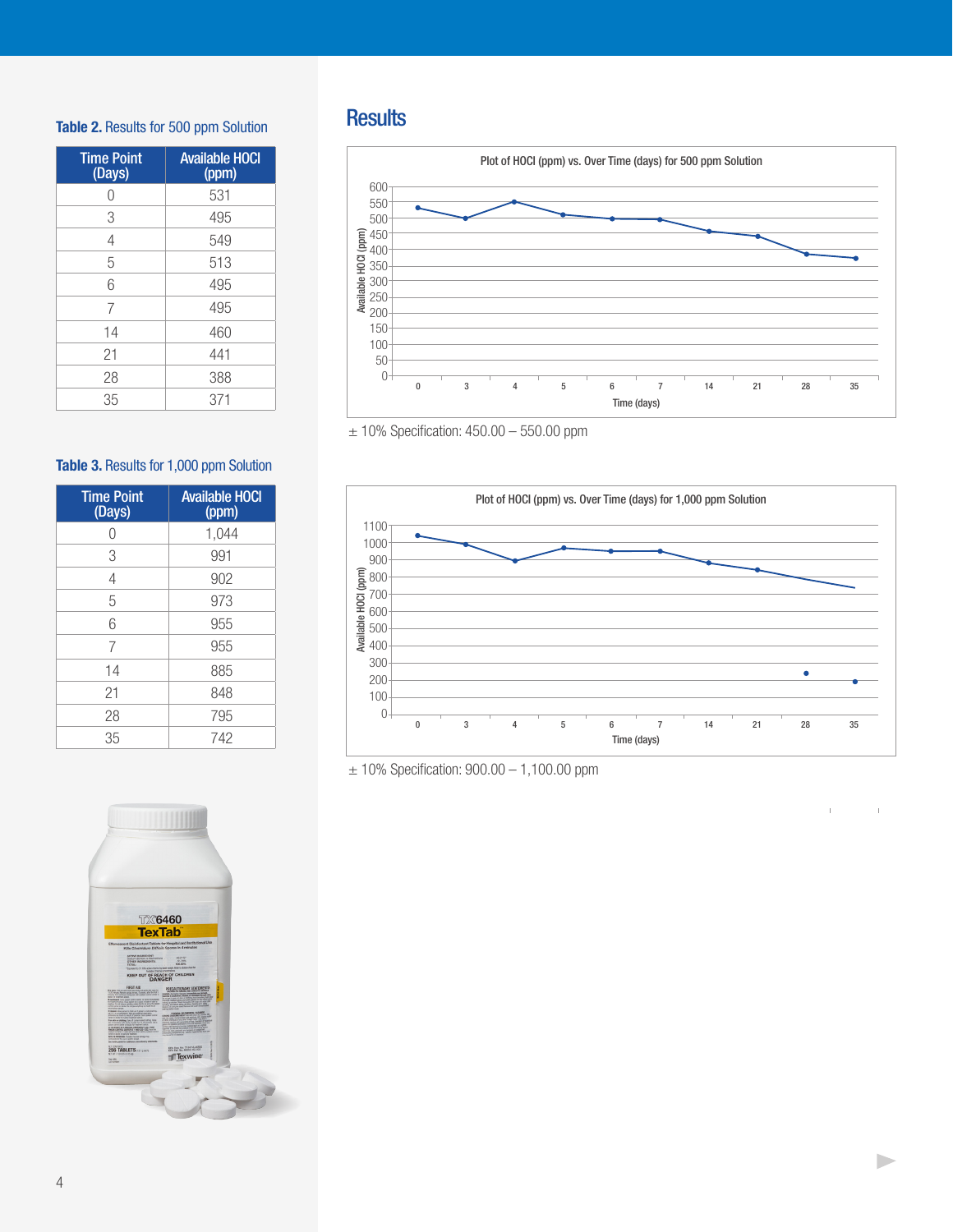#### **Table 4.** Results for 1,500 ppm Solution

| <b>Time Point (Days)</b> | <b>Available HOCI (ppm)</b> |  |
|--------------------------|-----------------------------|--|
| $\left( \right)$         | 1,486                       |  |
| 3                        | 1,416                       |  |
| 4                        | 1,416                       |  |
| 5                        | 1,416                       |  |
| 6                        | 1,380                       |  |
| 7                        | 1,345                       |  |
| 14                       | 1,203                       |  |
| 21                       | 1,183                       |  |
| 28                       | 1,130                       |  |
| 35                       | 1.060                       |  |



 $± 10\%$  Specification: 1,350.00  $- 1,650.00$  ppm

#### **Table 5. Results for 2,000 ppm Solution**

| <b>Time Point (Days)</b> | Available HOCI (ppm) |
|--------------------------|----------------------|
|                          | 2,070                |
| 3                        | 1,982                |
| $\overline{4}$           | 1,929                |
| 5                        | 1,911                |
| 6                        | 1,911                |
| 7                        | 1,876                |
| 14                       | 1,663                |
| 21                       | 1,625                |
| 28                       | 1,448                |
| 35                       | 1,413                |



 $± 10\%$  Specification: 1,800.00  $- 2,200.00$  ppm

#### Table 6. Results for 5,000 ppm Solution

| <b>Time Point (Days)</b> | <b>Available HOCI (ppm)</b> |
|--------------------------|-----------------------------|
| 0                        | 4,972                       |
| 3                        | 4,760                       |
| $\overline{4}$           | 4,689                       |
| 5                        | 4,671                       |
| 6                        | 4,618                       |
| 7                        | 4,530                       |
| 14                       | 4,105                       |
| 21                       | 3,956                       |
| 28                       | 3,567                       |
| 35                       | 3,426                       |



 $± 10\%$  Specification: 4,500.00  $- 5,500.00$  ppm